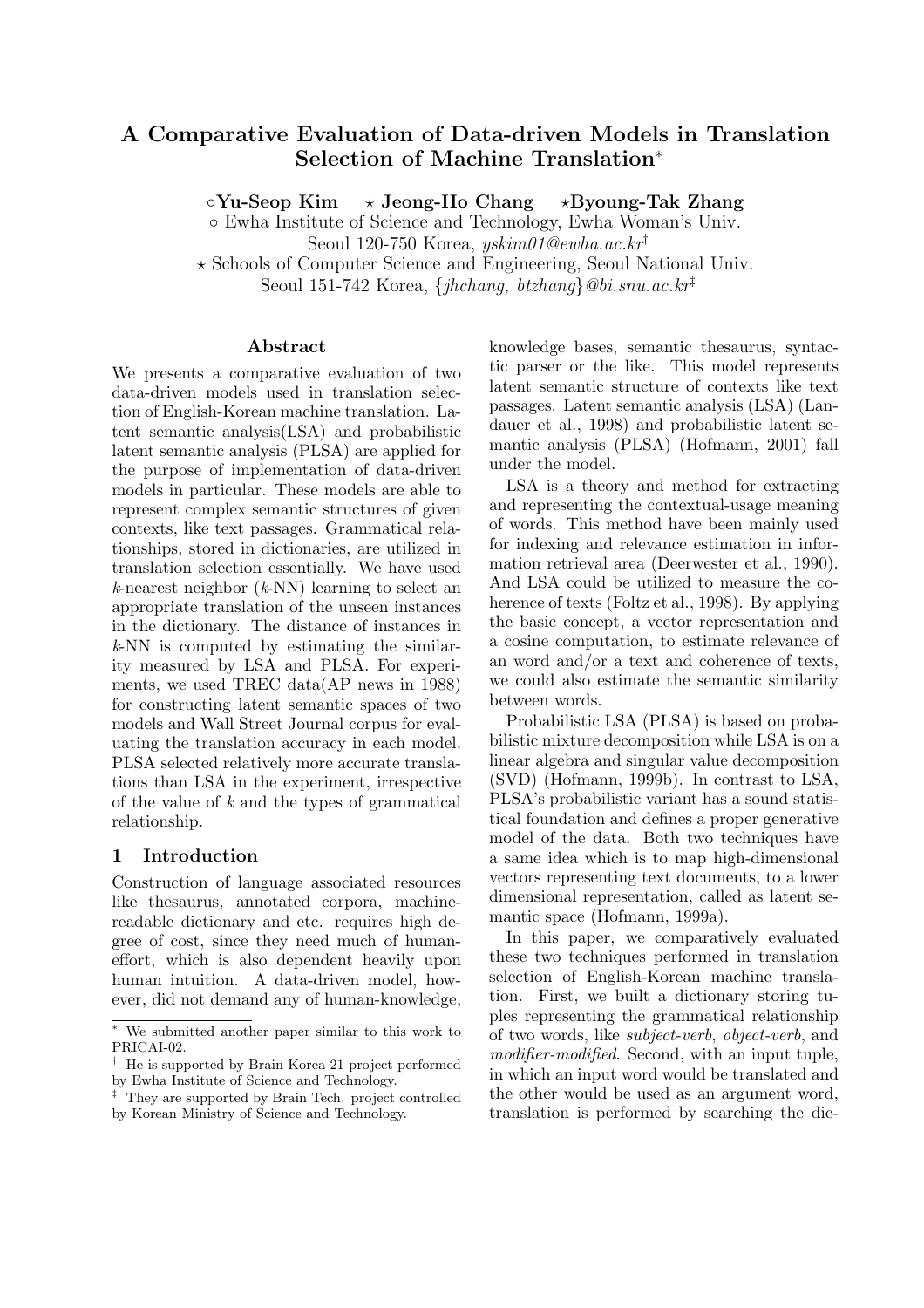tionary with the argument word. Third, if the argument word is not listed in the dictionary, we used *k*-nearest neighbor learning method to determine which class of translation is appropriate for the translation of an input word. The distance used in discovering the nearest neighbors was computed by estimating the similarity measured on above latent semantic spaces.

In the experiment, we used 1988 AP news corpus from TREC-7 data (Voorhees and Harman, 1998) for building latent semantic spaces and Wall Street Journal (WSJ) corpus for constructing a dictionary and test sets. We obtained 11-20% accuracy improvement, comparing to a simple dictionary search method. And PLSA has shown that its ability to select an appropriate translation is superior to LSA as an extent of up to 3%, without regard to the value of *k* and grammatical relationship.

In section 2, we discuss two of data-driven models, LSA and PLSA. Section 3 describes ways of translation with a grammatical relation dictionary and *k*-nearest neighbor learning method. Experiment is explained in Section 4 and concluding remarks are presented in Section 5.

#### **2 Data-Driven Model**

For the data-driven model which does not require additional human-knowledge in acquiring information, Latent Semantic Analysis (LSA) and Probabilistic LSA (PLSA) are applied to estimate semantic similarity among words. Next two subsections will explain how LSA and PLSA are to be adopted to measuring semantic similarity.

#### **2.1 Latent Semantic Analysis**

The basic idea of LSA is that the aggregate of all the word contexts in which a given word does and does not appear provides a set of mutual constraints that largely determines the similarity of meaning of words and sets of words to each other (Landauer et al., 1998)(Gotoh and Renals, 1997). LSA also extracts and infers relations of expected contextual usage of words in passages of discourse. It uses no human-made dictionaries, knowledge bases, semantic thesaurus, syntactic parser or the like. Only raw text parsed into unique character strings is needed for its input data.

The first step is to represent the text as a matrix in which each row stands for a unique word and each column stands for a text passage or other context. Each cell contains the occurrence frequency of a word in the text passage.

Next, LSA applies singular value decomposition (SVD) to the matrix. SVD is a form of factor analysis and is defined as

$$
A = U\Sigma V^T \tag{1}
$$

,where  $\Sigma$  is a diagonal matrix composed of nonzero eigen values of  $AA^T$  or  $A^T A$ , and U and V are the orthogonal eigenvectors associated with the r nonzero eigenvalues of  $AA<sup>T</sup>$  and  $A<sup>T</sup>A$ , respectively. One component matrix  $(U)$ describes the original row entities as vectors of derived orthogonal factor value, another  $(V)$  describes the original column entities in the same way, and the third  $(\Sigma)$  is a diagonal matrix containing scaling values when the three components are matrix-multiplied, the original matrix is reconstructed.

The singular vectors corresponding to the  $k(k \leq r)$  largest singular values are then used to define *k*-dimensional document space. Using these vectors,  $m \times k$  and  $n \times k$  matrices  $U_k$  and  $V_k$ may be redefined along with  $k \times k$  singular value matrix  $\sum_{k}$ . It is known that  $A_k = U_k \Sigma_k V_k^T$  is the closest matrix of rank  $k$  to the original matrix.

LSA can represent words of similar meaning in similar ways. This can be claimed by the fact that one compares words with similar vectors as derived from large text corpora. The term-toterm similarity is based on the inner products between two row vectors of A,  $AA^T = U\Sigma^2 U^T$ . One might think of the rows of  $U\Sigma$  as defining coordinates for terms in the latent space. To calculate the similarity of coordinates, **V<sup>1</sup>** and **V2**, cosine computation is used:

$$
\cos \phi = \frac{\mathbf{V}_1 \cdot \mathbf{V}_2}{\parallel \mathbf{V}_1 \parallel \cdot \parallel \mathbf{V}_2 \parallel} \tag{2}
$$

### **2.2 Probabilistic Latent Semantic Analysis**

Probabilistic latent semantic analysis (PLSA) is a statistical technique for the analysis of twomode and co-occurrence data, and has produced some meaningful results in such applications  $\sigma$  as language modelling (Gildea and Hofmann,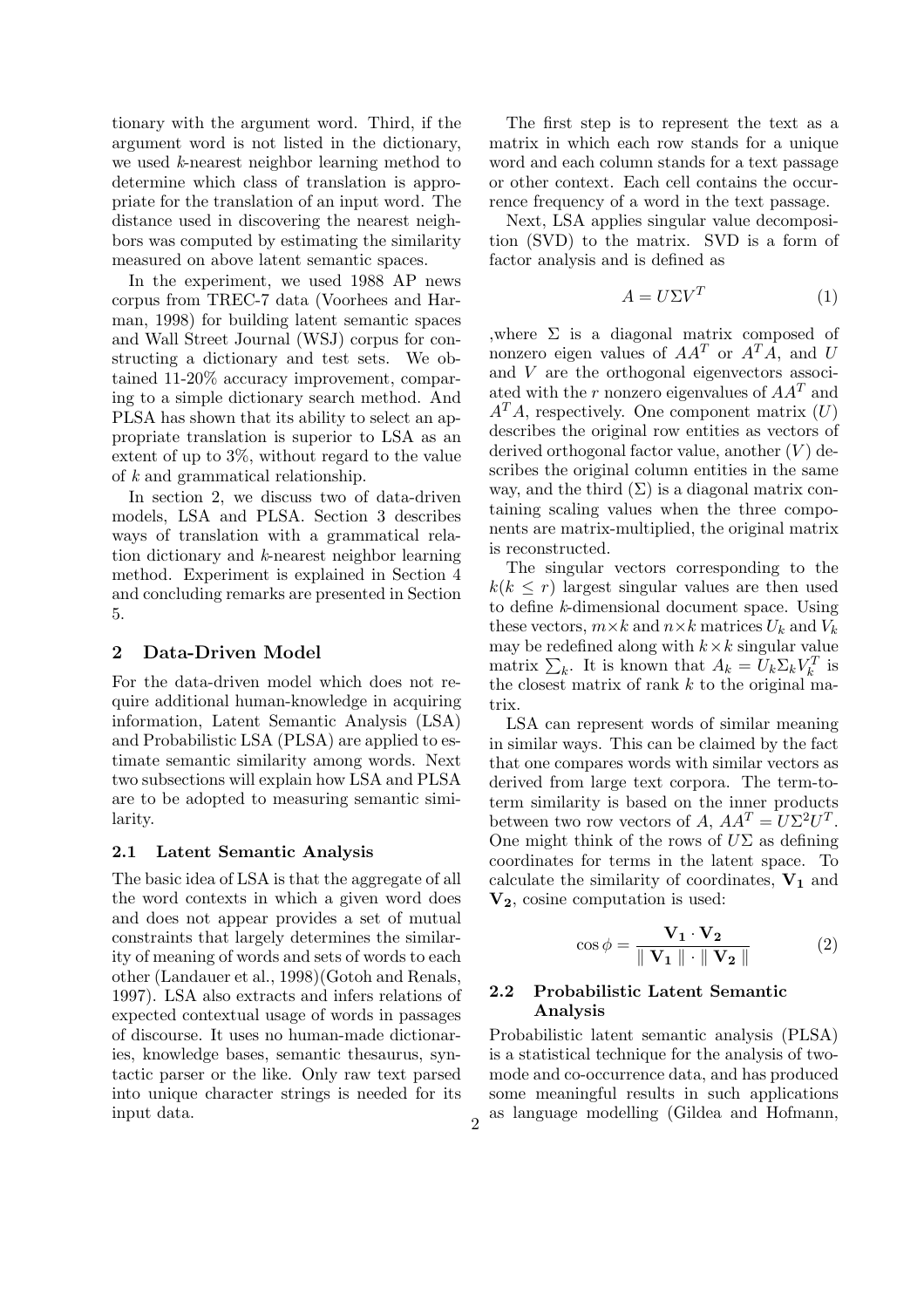1999) and document indexing in information retrieval (Hofmann, 1999b). PLSA is based on *aspect model* where each observation of the cooccurrence data is associated with a latent class variable  $z \in Z = \{z_1, z_2, \ldots, z_K\}$  (Hofmann, 1999a). For text documents, the observation is an occurrence of a word  $w \in W$  in a document  $d \in D$ , and each possible state z of the latent class represents one semantic topic.

A word-document co-occurrence event,  $(d, w)$ , is modelled in a probabilistic way where it is parameterized as in

$$
P(d, w) = \sum_{z} P(z)P(d, w|z)
$$
  
= 
$$
\sum_{z} P(z)P(w|z)P(d|z). \quad (3)
$$

Here,  $w$  and  $d$  are assumed to be conditionally independent given a specific z.  $P(w|z)$  and  $P(d|z)$  are topic-specific word distribution and document distribution, respectively. The threeway decomposition for the co-occurrence data is similar to that of SVD in LSA. But the objective function of PLSA, unlike that of LSA, is the likelihood function of multinomial sampling. And the parameters  $P(z)$ ,  $P(w|z)$ , and  $P(d|z)$  are estimated by maximization of the log-likelihood function

$$
L = \sum_{d \in D} \sum_{w \in W} n(d, w) \log P(d, w), \tag{4}
$$

and this maximization is performed using the EM algorithm as for most latent variable models. Details on the parameter estimation are referred to (Hofmann, 1999a). To compute the similarity of  $w_1$  and  $w_2$ ,  $P(z|w_1)P(z|w_2)$  should be approximately computed with being derived from

$$
P(z|w) = \frac{P(z)P(w|z)}{\sum_{z} P(z)P(w|z)}\tag{5}
$$

## **3 Translation with Grammatical Relationship**

#### **3.1 Grammatical Relationship**

We used grammatical relations stored in the form of a dictionary for translation of words. The structure of the dictionary is as follows (Kim and Kim, 1998):

$$
T(S_i) = \begin{cases} T_1 & \text{if } Cooc(S_i, S_1) \\ T_2 & \text{if } Cooc(S_i, S_2) \\ \dots \\ T_n & \text{otherwise,} \end{cases}
$$
 (6)

where  $Cooc(S_i, S_j)$  denotes grammatical cooccurrence of source words  $S_i$  and  $S_j$ , which one means an input word to be translated and the other means an argument word to be used in translation, and  $T_j$  is the translation result of the source word.  $T(\cdot)$  denotes the translation process.

Table 1 shows a grammatical relationship dictionary for an English verb  $S_i = 'build'$  and its object nouns as an input word and an argument word, respectively. The dictionary shows that the word *'build'* is translated into five different translated words in Korean, depending on the context. For example, *'build'* is translated into 'geon-seol-ha-da' ('construct') when its object noun is a noun 'plant' (='factory'), into 'chechak-ha-da' ('produce') when co-occurring with the object noun 'car', and into 'seol-lip-ha-da' ('establish') in the context of object noun 'company' (Table 2).

One of the fundamental difficulties in cooccurrence-based approaches to word sense disambiguation (translation selection in this case) is the problem of data sparseness or unseen words. For example, for an unregistered object noun like 'vehicle' in the dictionary, the correct translation of the verb cannot be selected using the dictionary described above. In the next subsection, we will present *k*-nearest neighbor method that resolves this problem.

#### **3.2** *k***-Nearest Neighbor Learning for Translation Selection**

The distance on latent semantic spaces is required when performing *k*-NN search to select the translation of a word. The nearest instance of a given word is decided by using the semantic similarity as the distance between the two instances.

The *k*-nearest neighbor learning algorithm (Cover and Hart, 1967)(Aha et al., 1991) assumes all instances correspond to points in the *n*-dimensional space  $R^n$ . We mapped the *n*dimensional space into the *n*-dimensional vector of a word for an instance. The nearest neigh-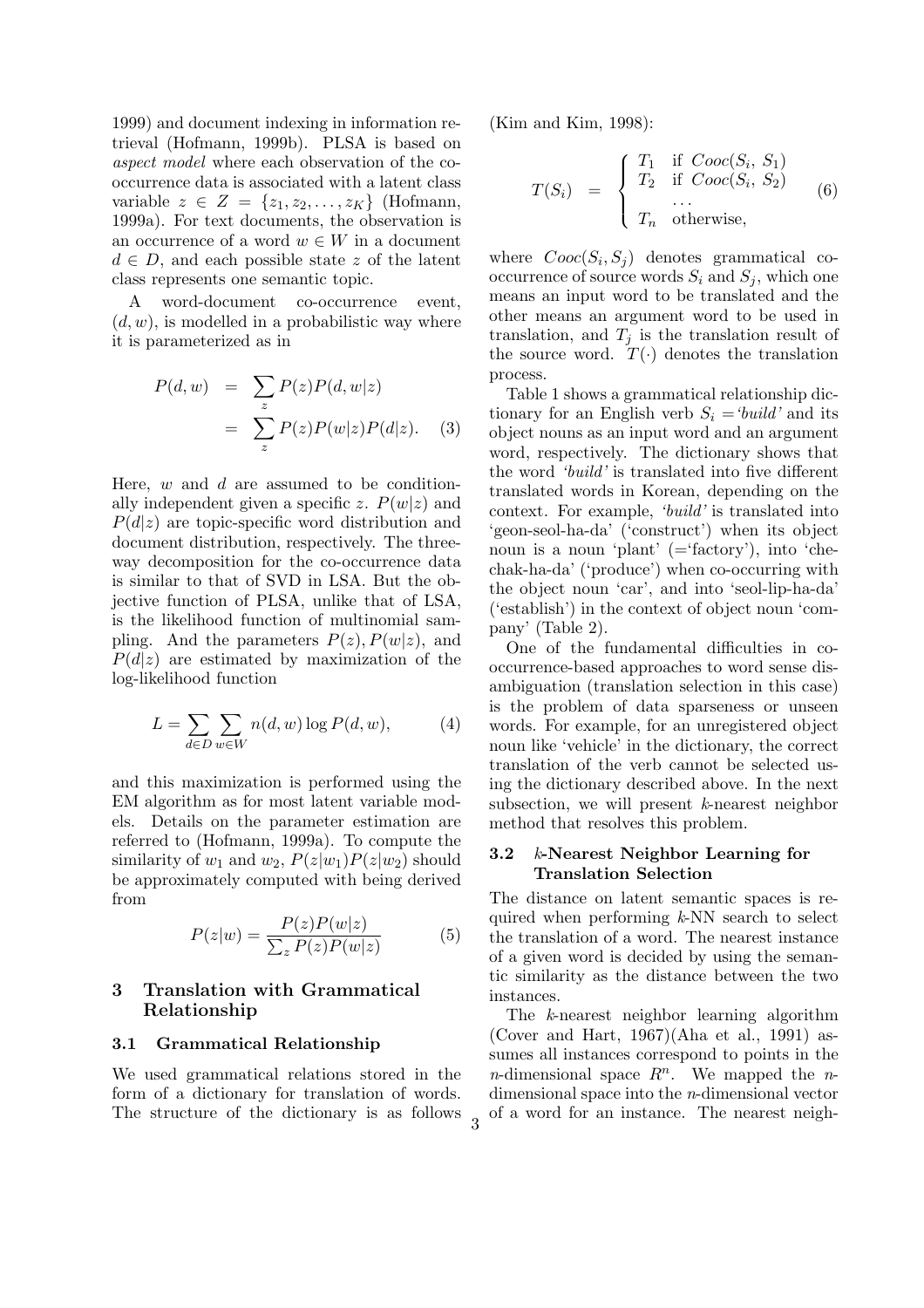Table 1: Examples of co-occurrence word lists for a verb *'build'* in the dictionary

| Meaning of 'build' in Korean $(T_i)$  |                      |          | Collocated Object Noun $(S_i)$ |          |
|---------------------------------------|----------------------|----------|--------------------------------|----------|
| 'geon-seol-ha-da' $($ = 'construct')  | plant                | facility | network                        | $\cdot$  |
| 'geon-chook-ha-da' $($ = 'design' $)$ | house                | center   | housing                        | $\cdot$  |
| 'che-chak-ha-da' $($ = 'produce' $)$  | $\operatorname{car}$ | ship     | model                          | $\cdot$  |
| 'seol-lip-ha-da' $($ = 'establish')   | company              | market   | empire                         | $\cdots$ |
| 'koo-chook-ha-da' $($ = 'develop' $)$ | system               | stake    | relationship                   | $\ddots$ |

Table 2: Examples of translation of *'build'*

| source words            | translated words (in Korean)                                                | sense of the verb |
|-------------------------|-----------------------------------------------------------------------------|-------------------|
| 'build a <i>plant</i> ' | $\Rightarrow$ 'gong-jang-eul geon-seol-ha-da'                               | 'construct'       |
| 'build a car'           | $\Rightarrow$ 'ja-dong-cha-reul che-chak-ha-da'                             | 'produce'         |
|                         | 'build a <i>company</i> ' $\Rightarrow$ 'hoi-sa-reul <b>seol-lip-ha-da'</b> | 'establish'       |

bors of an instance are defined in terms of the standard Euclidean distance.

Then the distance between two instances  $x_i$ and  $x_i$ ,  $D(x_i, x_j)$ , is defined to be

$$
D(x_i, x_j) = \sqrt{(a(x_i) - a(x_j))^2}
$$
 (7)

and  $a(x_i)$  denotes the value of instance  $x_i$ , similarly to cosine computation between two vectors. Let us consider learning discrete-valued target functions of the form  $f : R^n \to V$ , where V is the finite set  $\{v_1,\ldots,v_s\}$ . The *k*nearest neighbor algorithm for approximating a discrete-valued target function is given in Table 3.

The value  $f(x_q)$  returned by this algorithm as its estimate of  $f(x_q)$  is just the most common value of f among the  $k$  training examples nearest to  $x_q$ .

#### **4 Experiment and Evaluation**

#### **4.1 Data for Latent Space and Dictionary**

In the experiment, we used two kinds of corpus data, one for constructing LSA and PLSA spaces and the other for building a dictionary containing grammatical relations and a test set. 79,919 texts in 1988 AP news corpus from TREC-7 data was indexed with a stemming tool and 19,286 words with the frequency of above 20 are extracted. We built 200 dimensions in SVD of LSA and 128 latent dimensions of PLSA. The difference of the numbers was caused from the degree of computational complexity in learning phase. Actually, PLSA of 128 latent factors required 50-fold time as much as LSA hiring 200 Table 3: The *k*-nearest neighbor learning algorithm.

- Training
	- $-$  For each training example  $\langle x, f(x) \rangle$ , add the example to the list training examples.
- Classification
	- Given a query instance  $x_q$  to be classified,
		- $*$  Let  $x_1, \ldots, x_k$  denote the *k* instances from training examples that are nearest to  $x_a$ .
		- ∗ Return

$$
\hat{f}(x_q) \leftarrow \arg \max_{v \in V} \sum_{i=1}^k \delta(v, f(x_i))
$$
,

where  $\delta(a, b) = 1$  if  $a = b$  and  $\delta(a, b) = 0$  otherwise.

eigen-vector space during building latent spaces. This was caused by 50 iteration which made the log likelihood maximized. We utilized a single vector lanczos algorithm derived from SVD-PACK when constructing LSA space. (Berry et al., 1993). We generated both of LSA and PLSA spaces, with each word having a vector of 200 and 128 dimensions, respectively. The similarity of any two words could be estimated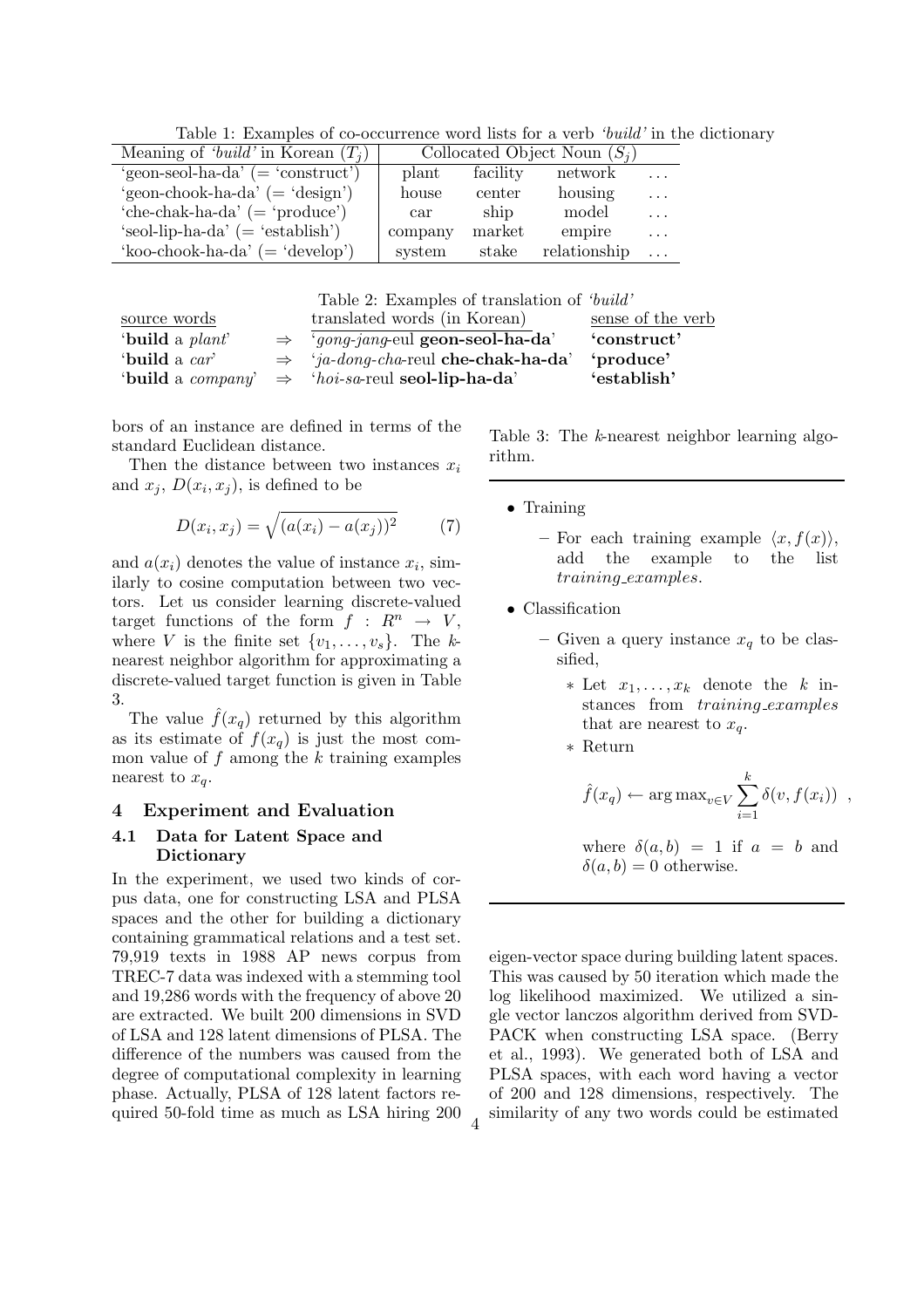

Figure 1: The accuracy ration of *verb-object*

by performing cosine computation between two vectors representing coordinates of the words in the spaces.

Table 4 shows 5 most similar words of randomly selected words from 3,443 examples. We extracted 3,443 example sentences containing grammatical relations, like *verb-object*, *subjectverb* and *adjective-noun*, from Wall Street Journal corpus of 220,047 sentences and other newspapers corpus of 41,750 sentences, totally 261,797 sentences. We evaluated the accuracy performance of each grammatical relation. 2,437, 188, and 818 examples were utilized for *verb-object*, *subject-verb*, and *adjectivenoun*, respectively. The selection accuracy was measured using 5-fold cross validation for each grammatical relation. Sample sentences of each grammatical relation were divided into five disjoint samples and each sample became a test sample once in the experiment and the remaining four samples were combined to make up a collocation dictionary.

#### **4.2 Experimental Result**

Table 5 and figure 1-3 show the results of translation selection with respect to the applied model and to the value of *k*. As shown in Table 5, similarity based on data-driven model could improve the selection accuracy up to 20% as contrasted with the direct matching method. We could obtain the result that PLSA could improve the accuracy more than LSA in almost all cases. The amount of improvement is varied from -0.12% to 2.96%.

As figure 1-3 show, the value of *k* had affec-



Figure 2: The accuracy ration of *subject-verb*



Figure 3: The accuracy ration of *adjective-noun*

tion to the translation accuracy in PLSA, however, not in LSA. From this, we could not declare whether the value of *k* and translation accuracy have relationship of each other or not in the data-driven models described in this paper. However, we could also find that the degree of accuracy was raised in accordance with the value of *k* in PLSA. From this, we consequently inferred that the latent semantic space generated by PLSA had more sound distribution with reflection of well-structured semantic structure than LSA. Only one of three grammatical relations, *subj-verb*, showed an exceptional case, which seemed to be caused by the small size of examples, 188.

Selection errors taking place in LSA and PLSA models were caused mainly by the following reasons. First of all, the size of vocab-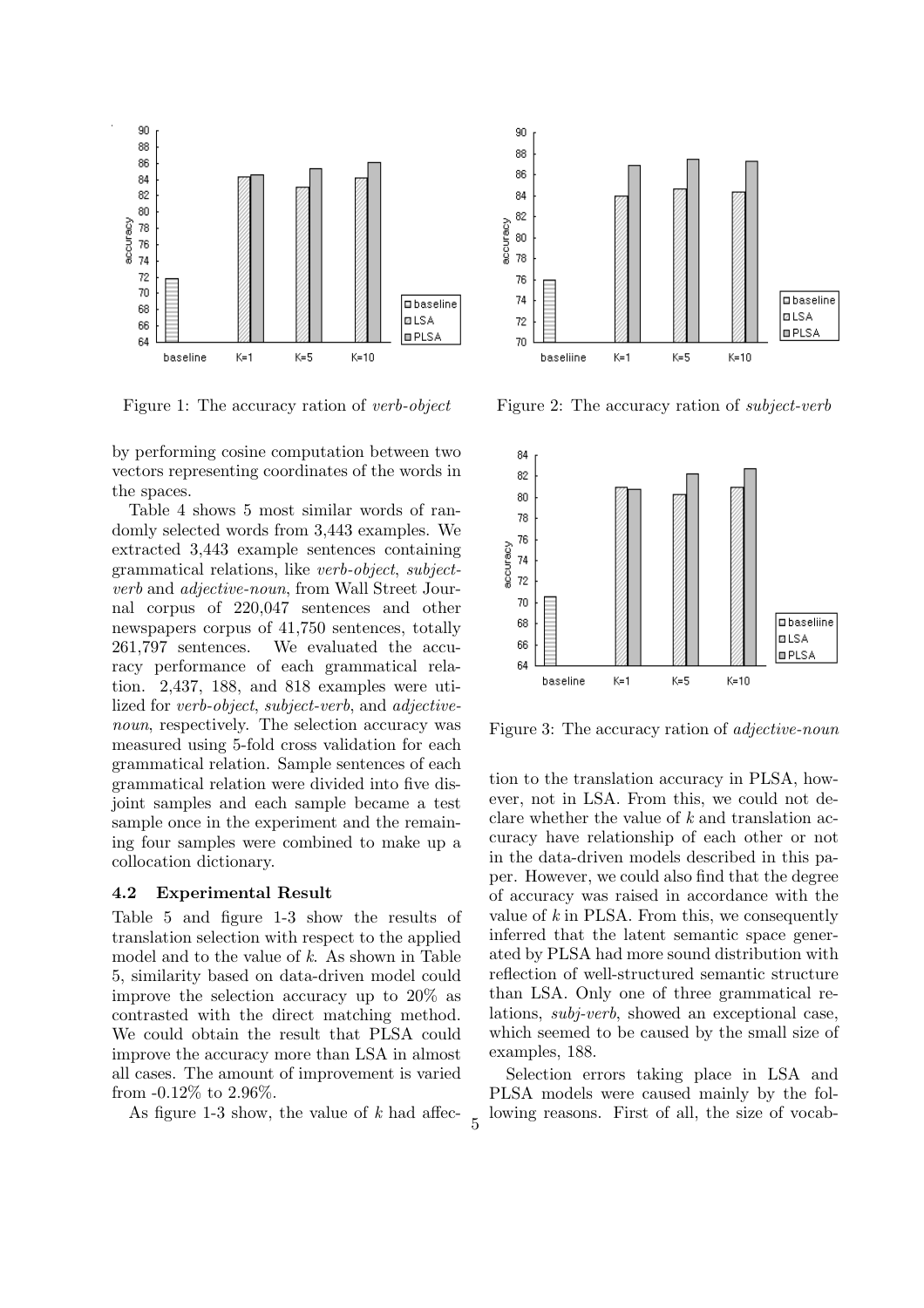Table 4: 5 most semantically similar word lists generated from LSA, and PLSA. The first row of each selected word stands for the most similar words in LSA semantic space and the second row stands for those in the PLSA space.

| selected words | most similar words |            |           |           |           |
|----------------|--------------------|------------|-----------|-----------|-----------|
| plant          | westinghous        | isocyan    | shutdown  | zinc      | manur     |
|                | radioact           | hanford    | irradi    | tritium   | biodegrad |
| car            | buick              | oldsmobil  | chevrolet | sedan     | corolla   |
|                | highwai            | volkswagen | sedan     | vehicular | vehicle   |
| home           | parapleg           | broccoli   | coconut   | liverpool | jamal     |
|                | memori             | baxter     | hanlei    | corwin    | headston  |
| business       | entrepreneur       | corpor     | custom    | ventur    | firm      |
|                | digit              | compat     | softwar   | blackston | zayr      |
| ship           | vessel             | sail       | seamen    | sank      | sailor    |
|                | destroy            | trogmen    | maritim   | skipper   | vessel    |

Table 5: Translation accuracy in various case. The first column stands for each grammatical relation and the second column stands for the used models, LSA or PLSA. And other three columns stand for the accuracy ratio  $(r_m)$  with respect to the value of k. The numbers in parenthesis of the first column show the translation accuracy ratio of simple dictionary search method  $(r<sub>s</sub>)$ . And numbers in the other parenthesis were obtained by  $r_m \div r_s$ .

| grammatical      | used        | $k=1$           | $k=5$       | $k=10$      |
|------------------|-------------|-----------------|-------------|-------------|
| relations        | model       |                 |             |             |
| $verb\-object$   | LSA         | 84.41(1.17)     | 83.01(1.16) | 84.24(1.17) |
| (71.85)          | <b>PLSA</b> | 84.53(1.18)     | 85.35(1.19) | 86.05(1.20) |
| $subject-verb$   | LSA         | 83.99(1.11)     | 84.62(1.11) | 84.31(1.11) |
| (75.93)          | <b>PLSA</b> | 86.85(1.14)     | 87.49(1.15) | 87.27(1.15) |
| $adjective-noun$ | LSA         | 80.93(1.15)     | 80.32(1.14) | 80.93(1.15) |
| (70.54)          | PLSA        | 80.81<br>(1.15) | 82.27(1.17) | 82.76(1.17) |

ulary should be limited by computation complexity. In this experiment, we acquired below 20,000 words for the vocabulary, which could not cover a section of corpus data. Second, the stemming algorithm was not robust for an indexing. For example, *'house'* and *'housing'* are regarded as a same word as *'hous'*. This fact brought about hardness in reflecting the semantic structure more precisely. And finally, the meaning of *similar word* is somewhat varied in the machine translation field and the information retrieval field. The selectional restriction tends to depend a little more upon semantic type like *human-being*, *place* and etc., than on the context in a document.

#### **5 Conclusion**

This paper describes a comparative evaluation of the accuracy performance in translation selection based on data-driven models. LSA and PLSA were utilized for implementation of the models, which are mainly used in estimating similarity between words. And a manuallybuilt grammatical relation dictionary was used for the purpose of appropriate translation selection of a word. To break down the data sparseness problem occurring when the dictionary is used, we utilized similarity measurements schemed out from the models. When an argument word is not included in the dictionary, the most *k* similar words to the word are discovered in the dictionary, and then the meaning of the grammatically-related class for the majority of the *k* words is selected as the translation of an input word.

We evaluated the accuracy ratio of LSA and PLSA comparatively and classified the experiments with criteria of the values of *k* and the grammatical relations. We acquired up to 20% accuracy improvement, compared to direct <sup>6</sup>